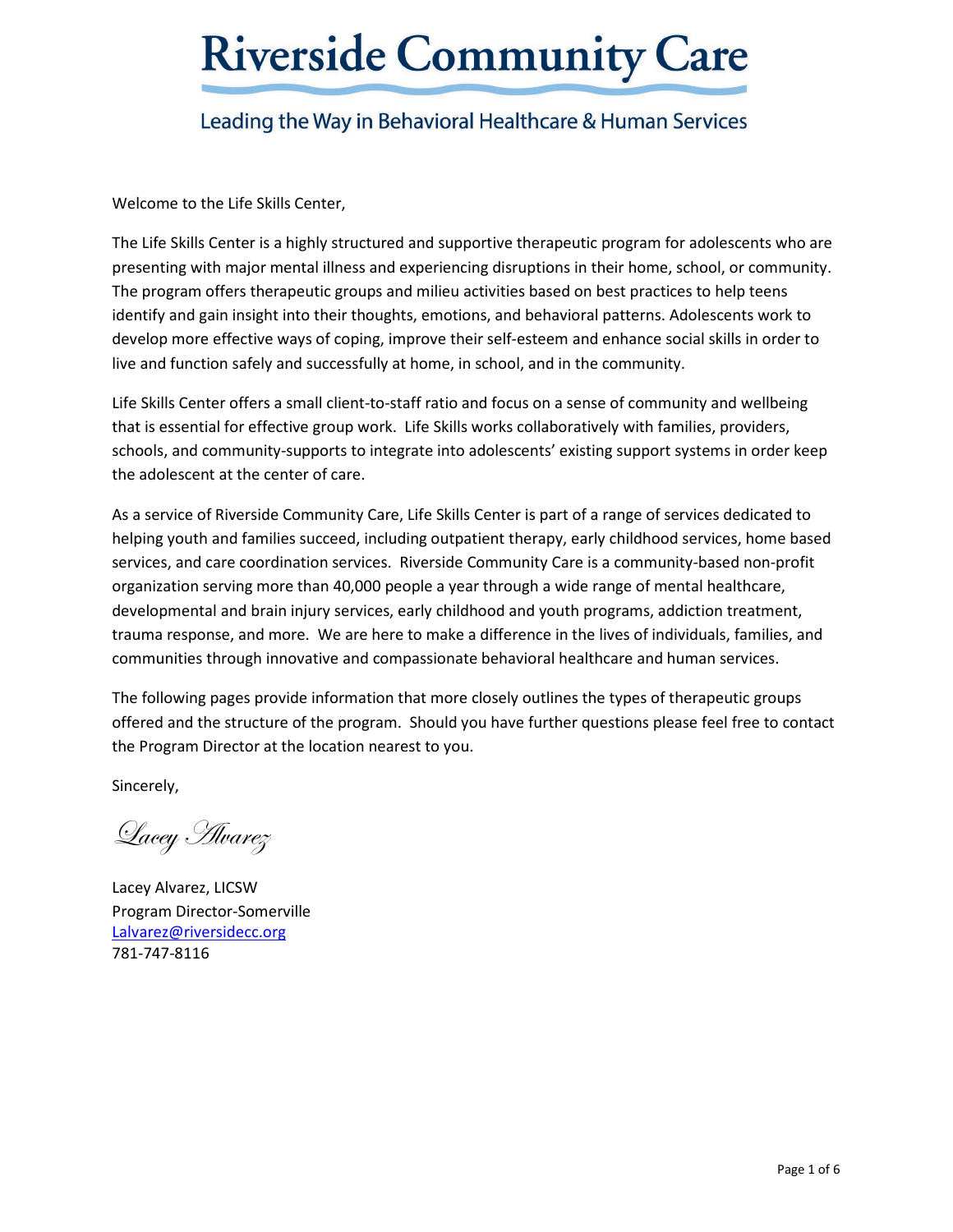## Leading the Way in Behavioral Healthcare & Human Services

## **Riverside Life Skills Centers**

Riverside Life Skills Centers are designed to accommodate adolescents (ages 12-18) with significant mental health challenges who are experiencing disruptions in their home, school, and/or community. Our goal is to help adolescents develop sustainable skills and insight to live and function safely and successfully at home, in school, and in the community.

Life Skills clients often internalize their symptoms and commonly experience challenges such as inability to access education, self-injurious behaviors, and suicidal ideation/attempts. Common diagnoses include, but are not limited to: Depressive Disorders, Anxiety Disorders, Obsessive-Compulsive and Related Disorders, Trauma- and Stressor-Related Disorders, Attention-Deficit Disorders, and Schizophrenia Spectrum Disorders.

Life Skills Centers provide a welcoming, therapeutic space for LGBTQIA+ adolescents and for adolescents exploring their identities. Riverside Life Skills Centers are committed to creating and sustaining a safe, respectful, and welcoming environment for all members of our community.

Upon entering Life Skills, every adolescent and family participate in a comprehensive assessment process with their clinician. Through this evaluation process, we build an individualized treatment plan that addresses and builds upon each adolescent's strengths and needs. Enrollment and treatment at Life Skills are voluntary and clients committed to engaging in the treatment process have demonstrated significant progress in the areas of accessing their education, building interpersonal skills, and engaging in their community.

Through Life Skills Centers' highly structured clinical environment, involving therapeutic groups and activities, adolescents learn how to identify and understand their behavior patterns and gain insight into their mental health and psychiatric symptoms. They develop skills and strategies to manage symptoms and enhance their daily lives, including social skills, distress tolerance, self-esteem, and conflict resolution**.** Through their group and individual work, adolescents at Life Skills learn more effective ways of coping with overwhelming emotions and interpersonal challenges skills to integrate more effectively into their school and home communities.

## **Clinical Supports:**

## *Primary Clinician*

Every adolescent at Life Skills is assigned a primary master's level clinician who coordinates the teen's goals and treatment in program. Every adolescent and their family will work with their clinician to complete a comprehensive assessment and develop an Individualized Action Plan to outline the course of treatment and establish attainable goals. Clinicians will also collaborate with community agencies and providers to assist in meeting the individual needs of the adolescent.

#### *Group and Milieu Therapy*

The Life Skills Centers offer a strengths-based group and milieu therapy model to help teens process and manage the challenges that they face. Our clinical staff provides group counseling using evidence-based strategies. Treatment modalities include, but are not limited to: Dialectical Behavioral Therapy,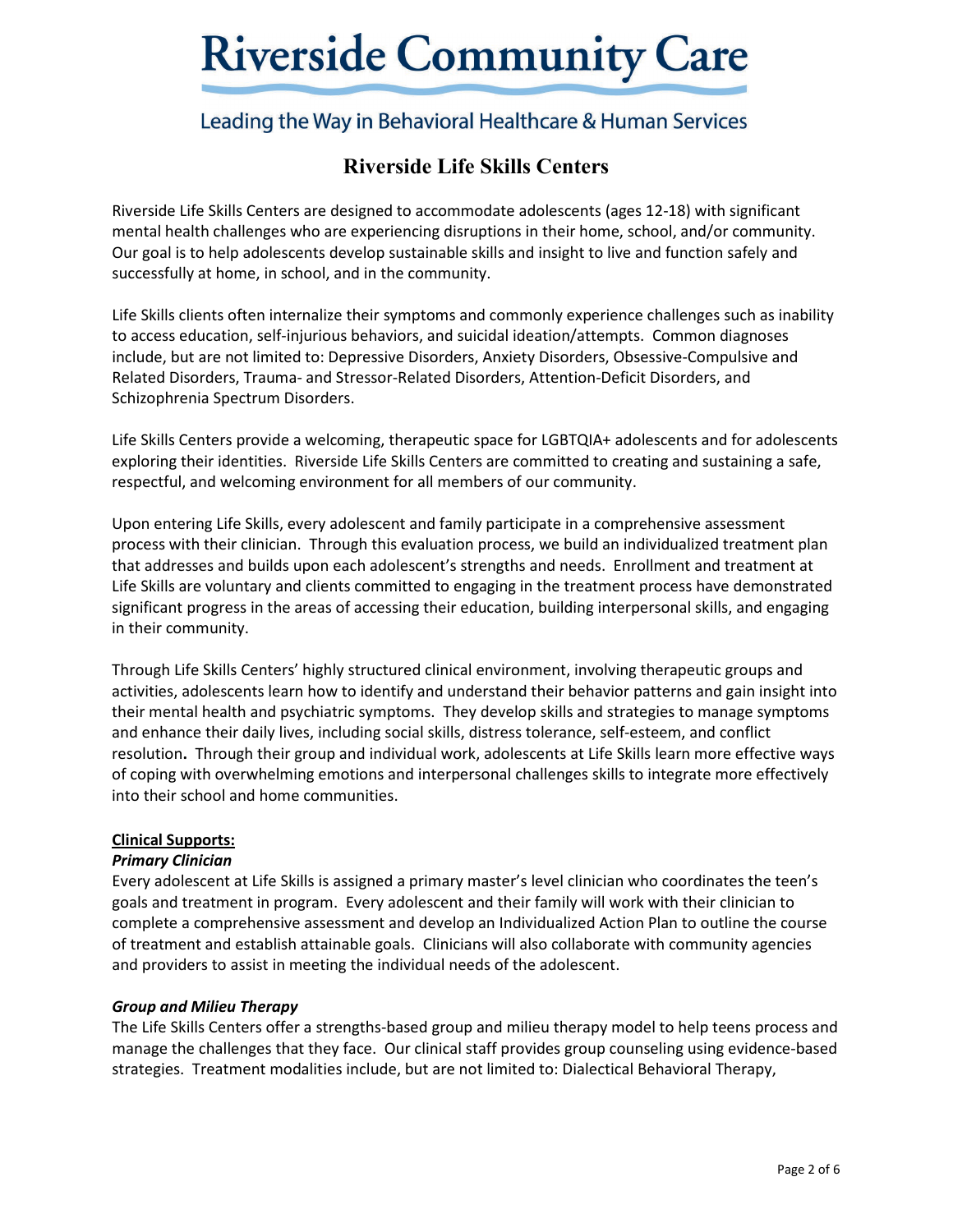## Leading the Way in Behavioral Healthcare & Human Services

Cognitive Behavioral Therapy, trauma-informed care, social-skill building, expressive arts therapy, stress and anger management, and problem-solving skills.

## **Family Supports:**

We view the family as an essential part of treatment. Families are involved in the assessment and goaldevelopment processes. Throughout treatment there is ongoing communication between families and clinical staff. Families may also participate in family meetings as needed.

## **Academic Supports:**

Many adolescents at Life Skills have struggled to manage the academic and social stressors at school. We support teens and families to work with each teen's school around an appropriate academic plan during their treatment at Life Skills and to build a sustainable transition plan as discharge approaches. For teens who experience school-related challenges, we work to collaboratively identify what they need to more effectively manage academic demands in order to experience success in school. Teens work to build healthy coping skills they can utilize in a school environment and to develop skills to advocate for the ongoing supports they need to manage school demands.

While Life Skills schedule includes Study Hall periods for teens to complete assignments, Life Skills does not provide academic instruction.

## **Collaboration:**

Our clinical staff will work with every adolescent's existing service providers to provide successful and collaborative continuity of care, including individual therapists, psychologists, psychiatrists, schools, the Department of Mental Health, and the Department of Children and Families.

## **Funding and Enrollment**

The Life Skills Center is funded by the Massachusetts Department of Mental Health (DMH). Youth who are already enrolled in DMH services can submit the Life Skills Center application to DMH for approval. Youth who are not enrolled in DMH services must submit a DMH application with their Life Skills Center application to DMH in order to be considered for services. Additional information can be found on the first page of the Life Skills application.

Applicants to Life Skills must be 18 years of age or younger at the time of application and have a mental, behavioral, or emotional disorder that substantially interferes with or limits their functioning at home, in school, or in their community.

Life Skills Center is a voluntary program. Prior to enrollment, and throughout participation in Life Skills, adolescents agree to follow program expectations and engage in the treatment process. Youth unwilling to do so will not be considered for enrollment.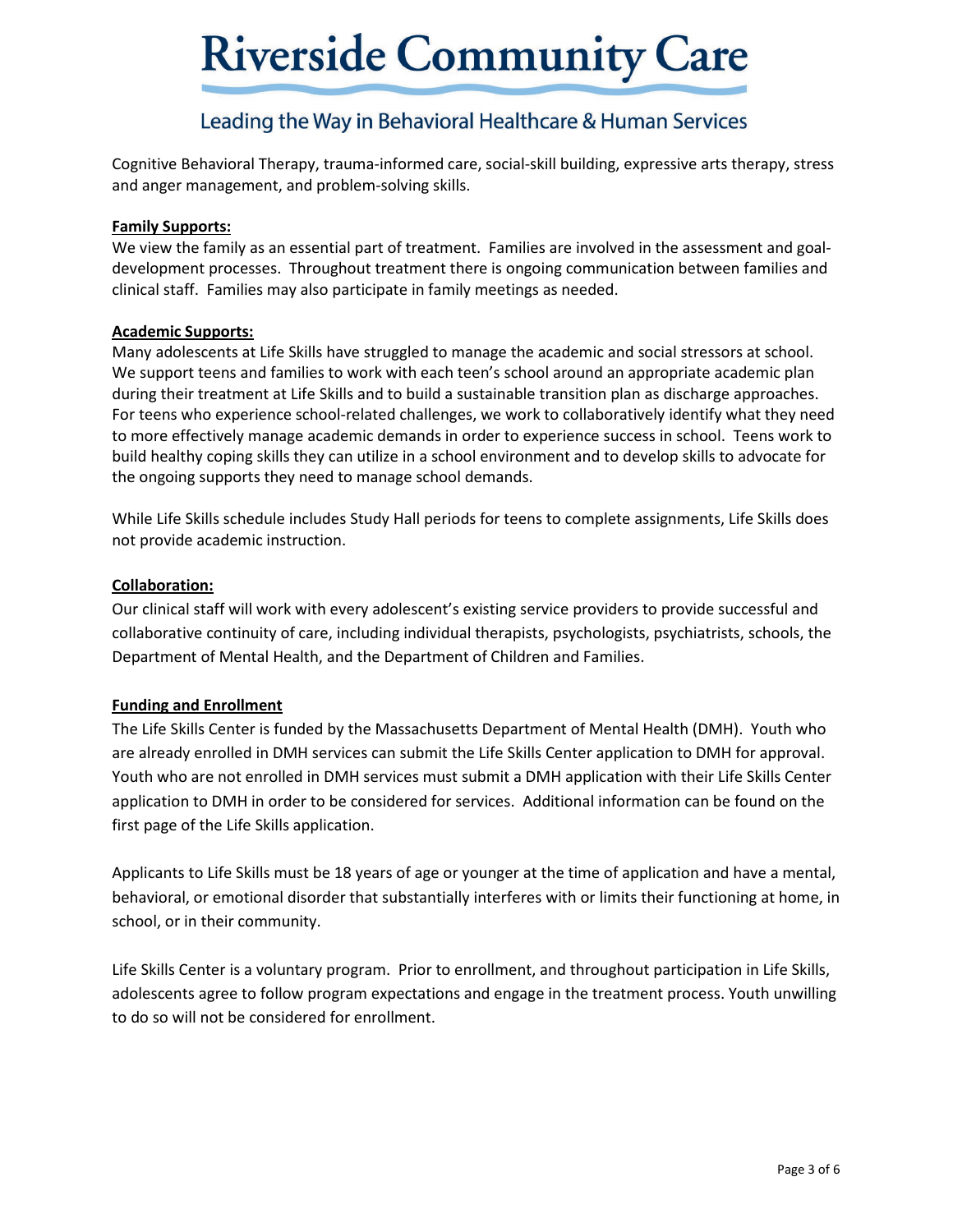# Leading the Way in Behavioral Healthcare & Human Services

## **Sample Program Schedule**

|              | <b>Monday</b>         | <b>Tuesday</b>                  | Wednesday                        | <b>Thursday</b>                    | <b>Friday</b>                             |
|--------------|-----------------------|---------------------------------|----------------------------------|------------------------------------|-------------------------------------------|
| <b>9 AM</b>  | <b>Jump Start</b>     | <b>Jump Start</b>               | <b>Jump Start</b>                | <b>Jump Start</b>                  | <b>Jump Start</b>                         |
| 10:15 AM     | <b>The</b><br>Weekend | <b>Coffee Talk</b>              | <b>Peer Mentor</b><br><b>AMA</b> | <b>Wise Minded</b><br><b>Music</b> | Community<br><b>Meeting</b>               |
| <b>11 AM</b> | <b>Study Hall</b>     | <b>Study Hall</b>               | <b>Study Hall</b>                | <b>Study Hall</b>                  | <b>Study Hall</b>                         |
| 11:30 AM     | I'm Worth It          | <b>Current</b><br><b>Events</b> | Symptom<br><b>Survival</b>       | <b>Express</b><br>Yourself         | <b>Stress Less</b>                        |
| 12:15 PM     | Lunch                 | Lunch                           | Lunch                            | Lunch                              | Lunch                                     |
| <b>1 PM</b>  | <b>Cooking Club</b>   | Family<br><b>Matters</b>        | <b>Branch Out</b>                | <b>Coping with</b><br>Conflict     | Gender/<br><b>Health</b><br><b>Groups</b> |
| 1:45 PM      | <b>Study Hall</b>     | <b>Study Hall</b>               | <b>Study Hall</b>                | <b>Study Hall</b>                  | <b>Study Hall</b>                         |
| 2:15 PM      | <b>Daily Review</b>   | <b>Daily Review</b>             | <b>Daily Review</b>              | <b>Daily Review</b>                | <b>Daily Review</b>                       |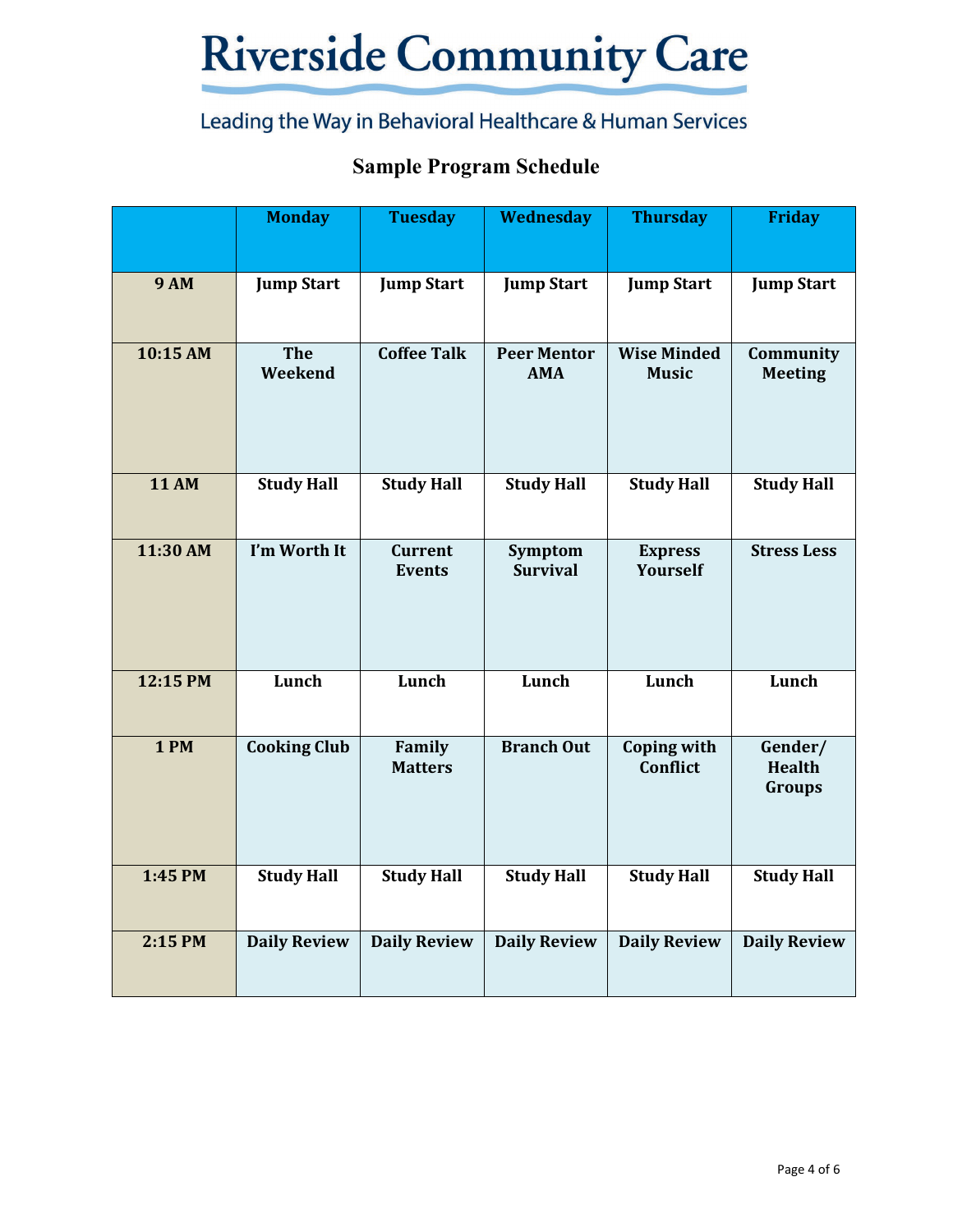## Leading the Way in Behavioral Healthcare & Human Services

## **Therapeutic Group Descriptions**

## **Cognitive Behavioral Therapy and Dialectical Behavior Therapy Groups**

**Coping with Conflict:** A CBT based group that helps teens connect thoughts, feelings, and behaviors and develop appropriate skills to manage them.

**Stress Less:** A DBT based group where adolescents discuss their levels of stress and identify positive ways of managing stress, including using and discussing stress management and relaxation exercises and various coping strategies.

**Y-CBT:** A CBT based group combined with Kundalini yoga, which focuses on mindfulness and meditation to cope with anxiety, depression, and anger management. Clients learn how to self-regulate with deep breathing techniques and changing thinking patterns to perceive themselves more positively.

**Wise Minded Music:** A DBT based group combined with Music Therapy approaches where clients identify strengths and push their own personal boundaries to build distress tolerance skills and mindfulness.

**New Directions:** Small group for adolescents who are engaging in self-harm. Adolescents learn CBT and DBT skills, explore distraction techniques, and use psychoeducation to learn how to speak with providers.

**Mindfulness:** A mindfulness-based skills group where adolescents are introduced to the concept of mindfulness and meditation. Each week they will learn how to manage stress using mindfulness-based coping skills. Every group combines psychoeducation around a mindfulness or DBT topic, as well as practicing a live meditation together.

## **Emotion Management Groups**

**Family Matters:** This discussion-based group focuses on family functioning, dynamics, and relationships, including strengths of and stressors on healthy functioning and how dynamics change during adolescence.

**Symptom Survival:** In this discussion-based group adolescents are encouraged to share their personal experiences with the symptoms of their diagnoses. With an emphasis on mutual aid, and psychoeducation, teens learn to support each other and themselves while navigating the complexity of mental health.

**Art of Healing:** This group focuses on adolescents' experiences of grief and loss within their families, peer group, and communities. It also includes grief and losses that may be experienced with mental illness, including loss of abilities and skills, relationships, interests, and hope.

**The Weekend:** This group focuses on the adolescent's weekend. It is a time to share positive experiences and process difficult times over the weekend. This group offers adolescents the opportunity to reflect, support and challenge peers, and to examine decision making and coping skills.

## **Social Skill Building Groups**

**STEAMwork:** S.T.E.A.M. (Science, Technology, Engineering, Art, and Math) develops a set of thinking, reasoning, teamwork, investigative and creative skills that teens can use in all areas of their lives. In STEAM lessons, clients use problem solving and team building skills to address social, economic, and environmental problems.

**Community Meeting:** This group is dedicated to fostering a sense of community. Adolescents collectively process the previous week, address related challenges, and explore upcoming events and expectations.

**Coffee Talk:** This skill-based group focuses on building the social skills and pragmatic language skills required to form and maintain positive interpersonal relationships.

**Branch Out:** This group is an outdoor, activity-based group where clients work together as a team to complete challenges and solve problems. Clients will learn how to work effectively with others while building confidence and connecting with their peers.

**What's Love Got To Do With It?:** A relationships group that focuses on healthy relationships with self, peers, and in the community. Topics such as boundaries, communication, levels of friendship, and types of love will be explored through discussion and activities using music, art, and other media.